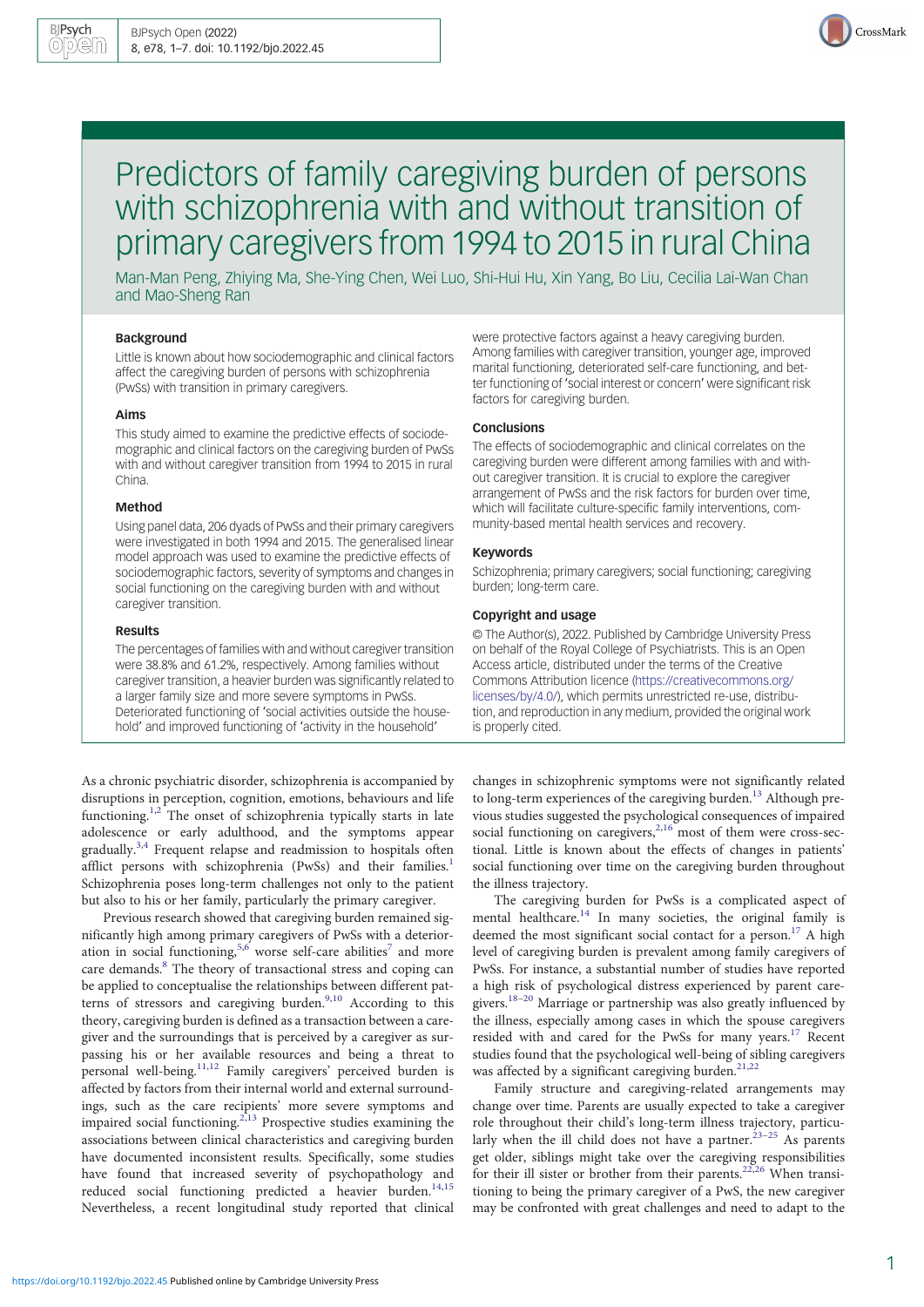caregiving role.<sup>[27](#page-6-0)</sup> However, there has been limited research exploring the determinants of caregiving burden when caregiver transition occurs in a family of PwSs. In this study, caregiver transition was defined as a change of a PwS's primary caregiver from one type of family caregiver (e.g. a parent caregiver) at baseline to another type (e.g. a spouse caregiver) at follow-up. Caregiving burden may vary across different caregiving roles. For example, a recent empirical study reported that parent caregivers experience a significantly higher subjective burden than their spouse counterparts.<sup>[28](#page-6-0)</sup> Parent and spouse caregivers of PwSs may perceive the psychological burden differently.<sup>[29,30](#page-6-0)</sup> Nevertheless, few studies have been conducted to evaluate the longitudinal predictors of caregiving burden in families with and without caregiver transition.

The objective of this study was to evaluate the effects of changes in social functioning on the caregiving burden for PwS with and without caregiver transition over a period of 21 years (1994– 2015). We hypothesised that among families of PwSs in rural Chinese communities: (a) the caregiving burden might be predicted by sociodemographic characteristics of PwSs differently in families with and without caregiver transition; (b) the caregiving burden might be predicted by the severity of symptoms of PwSs differently in families with and without caregiver transition; and (c) the caregiving burden might be predicted by changes in social functioning of PwSs differently in families with and without caregiver transition over 21 years.

## Method

# Data and procedure

This study employed panel data from the Chengdu Mental Health Project (CMHP), which has been conducted in Xinjin County, Chengdu, China since 1994.<sup>4,[31](#page-6-0),[32](#page-6-0)</sup> Six townships were randomly sampled from all 12 townships of Xinjin County.<sup>[33](#page-6-0)</sup> This study analysed data from two epidemiological surveys conducted in 1994 and 2015.<sup>[34](#page-6-0)</sup> The same research methods were used for the two epidemiological surveys, including the sampling method, screening proce-dures and diagnostic criteria for psychosis.<sup>[32](#page-6-0)</sup> Details of the procedures used for the longitudinal surveys, including sampling methods, have been described in our previous studies.<sup>[32,34](#page-6-0)</sup> Initially, to identify potential cases of PwSs, trained investigators (e.g. nurses, psychologists or social workers) used the Psychoses Screening Schedule to interview the heads of all households in the six townships. $^{2}$  $^{2}$  $^{2}$  If the head of household could not attend the interview, another household resident (priority list: parent, spouse, offspring or other) was invited. $<sup>2</sup>$  $<sup>2</sup>$  $<sup>2</sup>$  Afterwards, the trained psychiatrists</sup> carried out a comprehensive general psychiatric interview for the potential patients via face-to-face interviews in hospitals. With the purpose of maintaining diagnostic reliability, a diagnosis of schizophrenia was determined by psychiatrists with over 5 years of clinical experience, and they used the same diagnostic criteria from the ICD-10 $33$  in 1994 and 2015. After identifying PwSs, the family caregivers (parent, spouse, child, sibling or other relative) were invited to attend investigations to report caregiving-related information.

The care recipients in this study met the following inclusion criteria: (a) diagnosed with schizophrenia in both waves (1994 and 2015); and (b) completed both waves of the surveys (1994 and 2015). The exclusion criteria were as follows: (a) PwSs died before 2015; and (b) family caregivers had a diagnosis of mental disorders. The eligible caregivers (a) had kinship with PwSs, which could include being the PwS's spouse, parent, child, sibling, child-in-law or other collateral relatives; (b) were aged 15 years or above; and (c) had been caring for the patient for more than 6 months in the past year.<sup>[35](#page-6-0)</sup> Family caregivers who were also mentally disabled or unable to communicate well were excluded.<sup>[32](#page-6-0),[35](#page-6-0)</sup> Among the 510

PwSs identified in 1994, 250 were investigated 21 years later in 2015. Excluding those who did not have family caregivers  $(n = 25)$ , the analytic sample in this study included 225 dyads of PwSs and primary caregivers who had completed the questionnaires in both 1994 and 2015. Ethical approval for conducting the investigations was provided by the University Human Research Ethics Committee of the West China University of Medical Sciences in 1994 and by the University of Hong Kong in 2015. Informed consent with signatures was collected from all respondents at each stage of the surveys.

## **Measurements**

## Clinical characteristics

Severity of symptoms (measured in 2015). The Positive and Negative Syndrome Scale (PANSS)<sup>[36](#page-6-0)</sup> was used to measure the severity of symptoms in PwSs. The 30-item PANSS is a seven-point Likert scale (from  $1 = no$  symptoms to  $7 = the most severe symp$ toms), in which all items are divided into three dimensions: positive, negative and general psychopathology. A higher score on the PANSS represents a more severe degree of symptoms of schizophrenia.[36](#page-6-0) The PANSS (Chinese version) has been validated in the Chinese population. $37,38$  $37,38$  $37,38$  In our study, the Cronbach's alpha coefficient of the PANSS was 0.90.

Social functioning (time-varying). The social functioning of PwSs was measured using the Chinese version of the Social Disability Screening Schedule (SDSS)<sup>[39](#page-6-0)</sup> in both 1994 and 2015. The SDSS is a ten-item scale used to assess the overall severity of dysfunction of PwSs, with a higher score indicating a poorer level of social func-tioning.<sup>[39,40](#page-6-0)</sup> The scale has been validated in Chinese populations.<sup>41</sup> The Cronbach's alpha coefficient of the SDSS was 0.95, and the total score ranged from 0 to 20.

#### Caregiving burden

Caregiving burden (measured in 2015). The Burden Scale for Family Caregivers – short  $(BSFC-s)^{42}$  $(BSFC-s)^{42}$  $(BSFC-s)^{42}$  was used as a self-report instrument to evaluate the subjective burden of the family caregivers. This scale examined the following ten aspects of the caregiving burden: reduced life satisfaction, physical exhaustion, wish to run away, depersonalisation, decreased standard of living, health affected by caregiving, caregiving reducing strength, conflicting demands, worry about the future and relationships with others affected.<sup>[42](#page-6-0)</sup> The responses to each question were rated on a fourpoint Likert scale, coded as  $0 =$  strongly disagree,  $1 =$  disagree,  $\overline{2}$  = agree and 3 = strongly agree.<sup>[42](#page-6-0),[43](#page-6-0)</sup> A higher total BSFC-s score represents a greater degree of subjective burden in informal caregivers.[42](#page-6-0) The three-level classification system was used to interpret the BSFC-s score, with 0 to 4 points ranked as none to a mild degree of subjective burden, 5 to 14 points as a moderate level, and 15 to 20 points as a severe to very severe level.<sup>[44](#page-6-0)</sup> In this study, the internal consistency reliability of the Chinese BSFC-s was verified, with a Cronbach's alpha coefficient of 0.94.

## Sociodemographic characteristics

Sociodemographic characteristics in this study included patients' age, gender, marital status and education; and caregivers' relationship to the patient, age, gender, family size and self-reported annual income.

# Statistical analysis

Prior to replacing missing values with imputation techniques, Little's missing completely at random (MCAR) test was performed. The results of the MCAR test were not statistically significant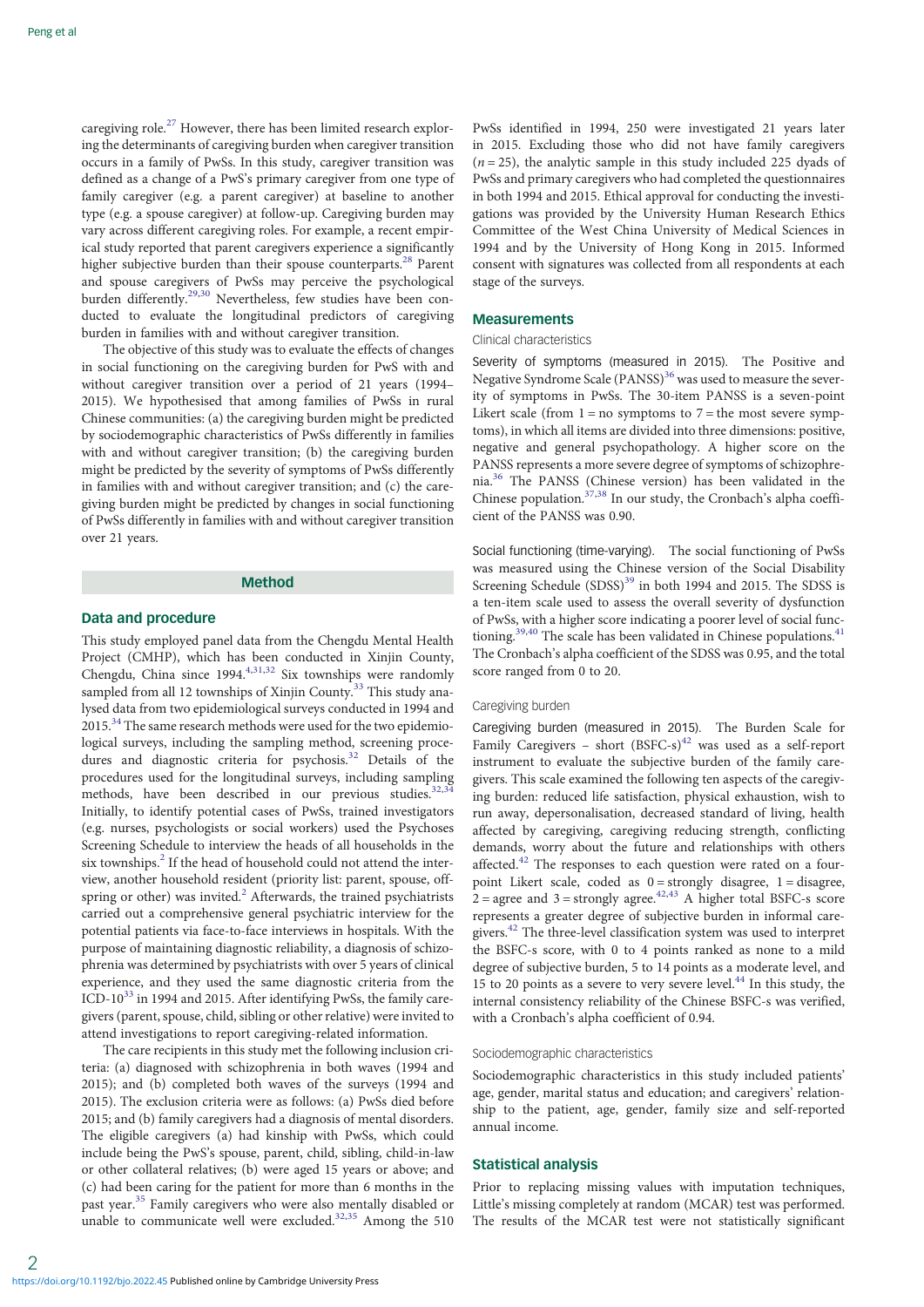$(\chi^2 = 615.055, d.f. = 571, P > 0.05)$ , indicating that the data were probably missing at random. Therefore, missing values were replaced by an expectation maximisation technique as appropriate for MCAR data. Descriptive and frequency analyses were carried out to compare the differences between groups with and without caregiver transition. The paired-samples t-test was used to compare clinical characteristics between 1994 and 2015. Analysis of variance was used to estimate the mean differences in caregiving burden within the groups with different clinical characteristics. The generalised linear model approach was used with time-varying clinical characteristics as independent variables and the follow-up caregiving burden as a dependent variable. In the regression analysis models, the hypothetical predictors included baseline demographic variables, total duration of illness, follow-up severity of symptoms and time-varying clinical characteristics (i.e. changes in social functioning). Together with the duration of schizophrenia and the PANSS, the sociodemographic variables were included as covariates in the regression analysis to estimate the associations of changes in clinical characteristics with caregiving burden. After adjusting for the aforementioned variables, illness-related predictors (categorical variables) were entered into the regression models, where the 'stable status' subtypes served as the reference groups. The outcome variable was the follow-up caregiving burden. SPSS version 24.0 was used for statistical analysis.

# **Results**

# Demographic characteristics and caregiving-related information

[Table 1](#page-3-0) presents a comparison of demographic characteristics between baseline and follow-up. In the analytic sample, the PwSs consisted of 82 (39.8%) males and 124 (60.2%) females, with average ages of 39.7 years (s.d.  $= 11.96$ ) at baseline and 60.8 years  $(s.d. = 12.00)$  at follow-up. More than half of the PwSs  $(78.2%)$ were married at baseline; 21 years later, over half of them (67.5%) were married and 15.5% were widowed ( $\chi^2$  = 156.82, d.f. = 16,  $P < 0.001$ ). The mean durations of schizophrenia were 10.5 years (s.d. = 9.96) in 1994 and 29.9 years (s.d. = 11.23) in 2015. At baseline, there were 133 (64.6%) male caregivers and 73 (35.4%) female caregivers, with an average age of 45.7 years (s.d. = 12.13). At follow-up, there were 162 (78.6%) male caregivers and 44 (21.4%) female caregivers, with an average age of 57.2 years (s.d.  $= 10.15$ ). In 1994, 59.7% of the PwSs were cared for primarily by their spouses and 19.4% by their parents. In 2015, 63.1% were cared for primarily by their spouses, 22.8% by their adult children and 12.1% by their parents ( $\chi^2 = 106.3$ , d.f. = 9, P < 0.001). Based on the three-level classification system suggested by Pendergrass et al, $^{44}$  $^{44}$  $^{44}$  in 2015, most of the families (74.3%) experienced the caregiving burden at a severe to very severe level, and 25.2% of the families perceived the caregiving burden to be at a moderate level. The median scores for family income per year were RMB 1000 yuan (≈160.55 USD) in 1994 and RMB 23666.7 yuan (≈3799.8 USD) in 2015. The median numbers of family members were 3.5 (interquartile range  $[IQR] = 0.5$ ) and 3.0 ( $IQR = 0.5$ ) in 1994 and 2015, respectively.

# Severity of symptoms and caregiving burden across the groups by caregiver transition

[Table 2](#page-3-0) shows the characteristics of the two groups by caregiver transition and gender. In the whole sample, most of the PwSs (37.9%) were cared for by their husband in both waves, and 9.7% were cared for by their wife in both waves; 14.1% transitioned to adult–child caregiving from other types, whereas 14.1% transitioned

to spousal caregiving. Mean BSFC-s scores ranged from 15.3 (s.d. = 6.40) to 20.4 (s.d. = 3.1) among different types of families, indicating that the families experienced the caregiving burden at a severe to very severe level on average.<sup>[44](#page-6-0)</sup> Significant differences across the groups were observed in terms of the caregiving burden  $(F = 2.540, d.f. = 6, P < 0.05)$ . Specifically, the results of the least significance difference test showed that mean BSFC-s scores were significantly higher in the 'parental caregiving in both waves' group compared with the 'spousal caregiving in both waves' group  $(P < 0.01)$ .

# Predictors of family caregiving burden over 21 years

[Table 3](#page-4-0) presents the potential predictors of caregiving burden between families with versus without caregiver transition. Among families without caregiver transition, a heavier caregiving burden was significantly related to a larger family size ( $\beta$  = 0.615, s.e. = 0.268,  $P < 0.05$ ) and more severe symptoms in PwSs ( $\beta = 0.094$ , s.e.  $= 0.027$ ,  $P < 0.01$ ). The results also indicated that a lower level of caregiving burden was significantly associated with deteriorated functioning in 'social activities outside the household' (β = −4.611, s.e.  $= 1.380, P < 0.01$ ) and improved functioning in 'activity in the household' (β = -2.969, s.e. = 1.184,  $P < 0.05$ ). Among families with caregiver transition, a higher degree of caregiving burden was found to be significantly associated with younger age of PwSs ( $β = -0.131$ , s.e. = 0.037,  $P < 0.001$ ), improved 'marital functioning' ( $\beta$  = 2.574, s.e. = 1.081, P < 0.05), deteriorated self-care functioning of PwSs (β = 2.738, s.e. = 1.376, P < 0.05) and improved functioning in 'social interest or concern' of PwSs (β =  $-4.926$ , s.e. = 2.290,  $P < 0.05$ ).

# **Discussion**

To the best of our knowledge, this is the first study to measure the predictive effects of changes in sociodemographic and clinical factors on the caregiving burden in family caregivers with versus without caregiver transition. This study contributes to the literature by emphasising the importance of caregiver transition and changes in the social functioning of PwSs over time when exploring the longitudinal determinants of caregiving burden in rural Chinese communities.

# Predictors of caregiving burden in families without caregiver transition

In this study, compared with the families with PwSs having spouses as primary caregivers in both waves, the caregiving burden was significantly higher in families with PwSs having parents as primary caregivers in both waves. This result is consistent with a recent cross-sectional study reporting that parent caregivers experience a significantly higher degree of subjective burden than spouse care-givers in rural China.<sup>[30](#page-6-0)</sup> This result shows that additional social support is particularly warranted to assist parent caregivers in accessing appropriate services and available resources in communi-ties.<sup>[20,45](#page-6-0)</sup> A larger family size predicted a heavier caregiving burden among the families of PwSs without caregiver transition, consistent with previous studies.  $46,47$  The results of this study indicate that larger families or those with parents as primary caregivers providing care to PwSs for a long period of time in rural Chinese communities are potentially more vulnerable and need more support.

In accordance with previous findings,  $2,48-50$  $2,48-50$  $2,48-50$  $2,48-50$  the results of this study add evidence to the linkage between the severity of symptoms and caregiving burden among families without caregiver transition during long-term home care. Evidence shows that caring for a PwS with greater severity of illness may exacerbate the strain in families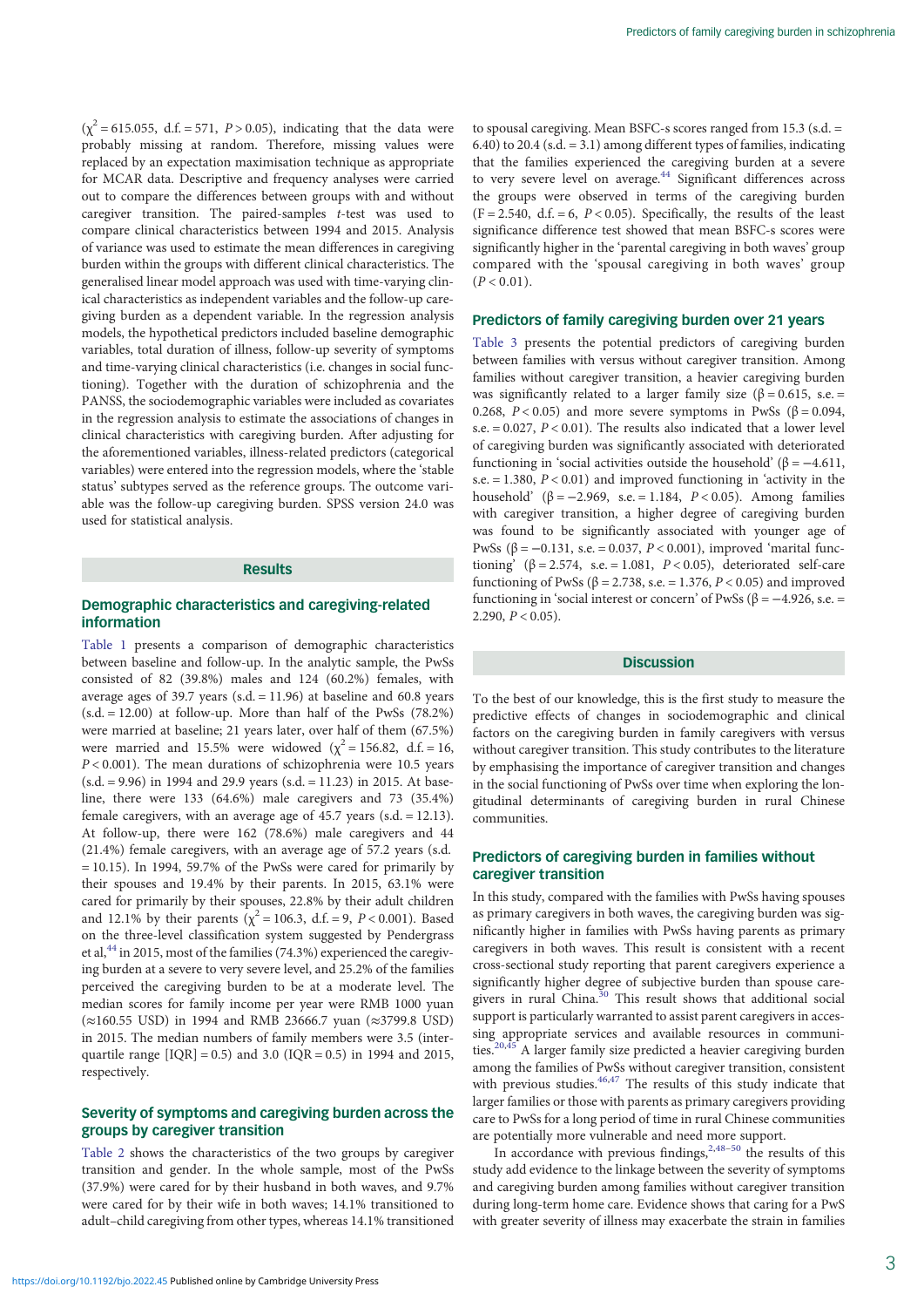<span id="page-3-0"></span>

| Descriptive statistics of baseline and follow-up variables<br>Table 1                                                                                                                                                          |                     |                                |                                   |                  |                         |                                   |                         |  |
|--------------------------------------------------------------------------------------------------------------------------------------------------------------------------------------------------------------------------------|---------------------|--------------------------------|-----------------------------------|------------------|-------------------------|-----------------------------------|-------------------------|--|
|                                                                                                                                                                                                                                | 1994 ( $N_1$ = 206) |                                |                                   |                  |                         |                                   |                         |  |
| Variables                                                                                                                                                                                                                      | <b>Total</b>        | <b>Male PwSs</b><br>$(n = 82)$ | <b>Female PwSs</b><br>$(n = 124)$ | <b>Total</b>     | Male PwSs<br>$(n = 82)$ | <b>Female PwSs</b><br>$(n = 124)$ | $P$ -value <sup>a</sup> |  |
| Patient characteristics                                                                                                                                                                                                        |                     |                                |                                   |                  |                         |                                   |                         |  |
| Age, mean (s.d.)                                                                                                                                                                                                               | 39.74 (11.96)       | 36.06 (11.81)                  | 42.18 (11.48)                     | 60.77 (12.00)    | 57.35 (11.88)           | 63.03 (11.58)                     | P < 0.001               |  |
| Marital status, n (%)                                                                                                                                                                                                          |                     |                                |                                   |                  |                         |                                   |                         |  |
| Unmarried                                                                                                                                                                                                                      | 32 (15.5)           | 24 (11.7)                      | 8(3.9)                            | 20(9.7)          | 19 (9.2)                | 1(0.5)                            | P < 0.001               |  |
| Married                                                                                                                                                                                                                        | 161 (78.2)          | 52 (25.2)                      | 109 (52.9)                        | 139 (67.5)       | 44 (21.4)               | 95 (46.1)                         |                         |  |
| Divorced                                                                                                                                                                                                                       | 6(2.9)              | 4(1.9)                         | 2(1.0)                            | 13(6.3)          | 10(4.9)                 | 3(1.5)                            |                         |  |
| Widowed                                                                                                                                                                                                                        | 5(2.4)              | 0(0.0)                         | 5(2.4)                            | 32 (15.5)        | 9(4.4)                  | 23 (11.2)                         |                         |  |
| Other                                                                                                                                                                                                                          | 2(1.0)              | 2(1.0)                         | 0(0.0)                            | 2(1.0)           | O(0)                    | 2(1.0)                            |                         |  |
| Education, n (%)                                                                                                                                                                                                               |                     |                                |                                   |                  |                         |                                   |                         |  |
| No formal education or                                                                                                                                                                                                         | 55 (26.7)           | 15(7.3)                        | 40 (19.4)                         | 57(27.7)         | 15(7.3)                 | 42 (20.4)                         | P < 0.001               |  |
| unknown                                                                                                                                                                                                                        |                     |                                |                                   |                  |                         |                                   |                         |  |
| Primary school                                                                                                                                                                                                                 | 87 (42.2)           | 40 (19.4)                      | 47 (22.8)                         | 94 (45.6)        | 43 (20.9)               | 51 (24.8)                         |                         |  |
| Middle school                                                                                                                                                                                                                  | 58 (28.2)           | 23 (11.2)                      | 35 (17.0)                         | 45 (21.8)        | 20 (9.7)                | 25(12.1)                          |                         |  |
| High school and above                                                                                                                                                                                                          | 6(2.9)              | 4(1.9)                         | 2(1.0)                            | 10(4.9)          | 4(1.9)                  | 6(2.9)                            |                         |  |
| Duration of schizophrenia,                                                                                                                                                                                                     | 10.50 (9.96)        | 9.15(9.02)                     | 11.4 (10.47)                      | 29.91 (11.23)    | 29.23 (10.75)           | 30.35 (11.55)                     | P < 0.001               |  |
| mean (s.d.)                                                                                                                                                                                                                    |                     |                                |                                   |                  |                         |                                   |                         |  |
| Family characteristics                                                                                                                                                                                                         |                     |                                |                                   |                  |                         |                                   |                         |  |
| Caregiver's age, mean (s.d.)                                                                                                                                                                                                   | 45.71 (12.13)       | 45.54 (14.83)                  | 45.81 (10.02)                     | 57.23 (10.15)    | 56.95 (9.95)            | 57.42 (10.31)                     | P < 0.001               |  |
| Gender, n (%)                                                                                                                                                                                                                  |                     |                                |                                   |                  |                         |                                   |                         |  |
| Male                                                                                                                                                                                                                           | 133 (64.6)          | 23 (11.2)                      | 110 (53.4)                        | 162 (78.6)       | 58 (28.2)               | 104 (50.5)                        | 0.226                   |  |
| Female                                                                                                                                                                                                                         | 73 (35.4)           | 59 (28.6)                      | 14(6.8)                           | 44 (21.4)        | 24 (11.7)               | 20(9.7)                           |                         |  |
| Caregiver's relationship to the patient, n (%)                                                                                                                                                                                 |                     |                                |                                   |                  |                         |                                   |                         |  |
| Parent                                                                                                                                                                                                                         | 40 (19.4)           | 29 (14.1)                      | 11(5.3)                           | 25(12.1)         | 20 (9.7)                | 5(2.4)                            | P < 0.001               |  |
| Spouse                                                                                                                                                                                                                         | 123 (59.7)          | 38 (18.4)                      | 85 (41.3)                         | 130 (63.1)       | 38 (18.4)               | 92 (44.7)                         |                         |  |
| Adult child                                                                                                                                                                                                                    | 12(5.8)             | 4(1.9)                         | 8(3.9)                            | 47 (22.8)        | 20 (9.7)                | 27(13.1)                          |                         |  |
| Sibling                                                                                                                                                                                                                        | 0(0.0)              | 0(0.0)                         | 0(0.0)                            | 4(1.9)           | 4(1.9)                  | 0(0.0)                            |                         |  |
| Othersb                                                                                                                                                                                                                        | 31 (15.0)           | 11(5.3)                        | 20(9.7)                           | 0(0.0)           | 0(0.0)                  | 0(0.0)                            |                         |  |
| Family size, median (IQR)                                                                                                                                                                                                      | 3.51(0.50)          | 3.00(0.50)                     | 3.51(0.50)                        | 3.00(0.50)       | 3.00(0.50)              | 3.00(0.50)                        | P < 0.01                |  |
| Family income per year (RMB),<br>median (IQR)                                                                                                                                                                                  | 1000 (283.04)       | 1000 (195.54)                  | 1095.54 (100)                     | 23666.67 (12075) | 24172.43 (8100)         | 24172.43 (2836.22)                | P < 0.001               |  |
| Family caregiving burden, $n$ (%) <sup>c</sup>                                                                                                                                                                                 |                     |                                |                                   |                  |                         |                                   |                         |  |
| Level 1: none to mild (0-4)                                                                                                                                                                                                    |                     |                                |                                   | 1(0.5)           | O(0)                    | 1(0.5)                            |                         |  |
| Level 2: moderate (5-14)                                                                                                                                                                                                       |                     |                                |                                   | 52 (25.2)        | 20(9.7)                 | 32 (15.5)                         |                         |  |
| Level 3: severe to very                                                                                                                                                                                                        |                     |                                |                                   | 153 (74.3)       | 62 (30.1)               | 91 (44.2)                         |                         |  |
| severe (15-30)                                                                                                                                                                                                                 |                     |                                |                                   |                  |                         |                                   |                         |  |
|                                                                                                                                                                                                                                |                     |                                |                                   |                  |                         |                                   |                         |  |
| PwS, person with schizophrenia.<br>a To compare the variables between 1994 and 2015, paired-sample t-tests were used for between-group differences of continuous variables: $\alpha^2$ -tests were used for between-group dif- |                     |                                |                                   |                  |                         |                                   |                         |  |

a. To compare the variables between 1994 and 2015, paired-sample t-tests were used for between-group differences of continuous variables;  $\chi^2$ -tests were used for between-group differences of categorical variables.

b. Others = other relatives, no caregiver, or unknown. c. Data regarding caregiving burden were not collected in 1994.

over time in rural Chinese communities. For instance, based on previous studies, families might experience a decline in economic status because of the higher expenditure on medication and lower labour capacity of both patients and their family caregivers due to the illness.  $34,47,51$ 

The results of this study showed that deteriorated functioning of 'social activities outside the household' predicted a lower degree of caregiving burden among families without caregiver transition. This result is in contrast to previous research indicating that a lower level of social interest or social interaction was linked to a greater degree of caregiving burden.[52](#page-6-0),[53](#page-6-0) Given the cultural influence (e.g. superstitions) and social stigma in rural areas of China, this finding may be related to the possibilities that PwSs with decreased social interest may lessen caregivers' long-term distress in terms of worrying about the trouble that a PwS may cause outside the household (e. g. on farmland or in other workplaces or communities) or the fear of being stigmatised by non-family members.<sup>[54](#page-6-0)-[57](#page-6-0)</sup> These possibilities warrant further investigation. In our study, the improvement of PwSs with respect to 'activity in the household' was found to be a protective factor against a heavy caregiving burden. This could be

|                                         |                       | FCGs ( $N = 206$ ), $N$ (%) | BSFC-S        |                   |           |         |
|-----------------------------------------|-----------------------|-----------------------------|---------------|-------------------|-----------|---------|
| Variables                               | Male FCGs $(n = 162)$ | Female FCGs $(n = 44)$      | $M$ (s.d.)    | F/mean difference | d.f./s.e. | P-value |
| Transition in primary caregivers        |                       |                             |               | 2.540             | 6         | 0.022   |
| Parental caregiving in both waves       | 15(7.3)               | 5(2.4)                      | 20.08 (5.410) | $-3.577**$        | 1.114     | 0.002   |
| Spousal caregiving in both waves (ref.) | 78 (37.9)             | 20(9.7)                     | 16.50 (4.073) |                   |           |         |
| Adult-child caregiving in both waves    | 7(3.4)                | 1(0.5)                      | 16.74 (5.095) | $-0.235$          | 1.669     | 0.888   |
| Transition into parental caregiving     | 1(0.5)                | 4(1.9)                      | 20.38 (3.076) | $-3.877$          | 2.081     | 0.064   |
| Transition into spousal caregiving      | 29(14.1)              | 3(1.5)                      | 16.17 (4.433) | 0.330             | 0.924     | 0.722   |
| Transition into adult-child caregiving  | 29(14.1)              | 10(4.9)                     | 16.45 (5.084) | 0.053             | 0.859     | 0.951   |
| Transition into sibling caregiving      | 3(1.5)                | 1(0.5)                      | 15.25 (6.397) | 1.254             | 2.315     | 0.589   |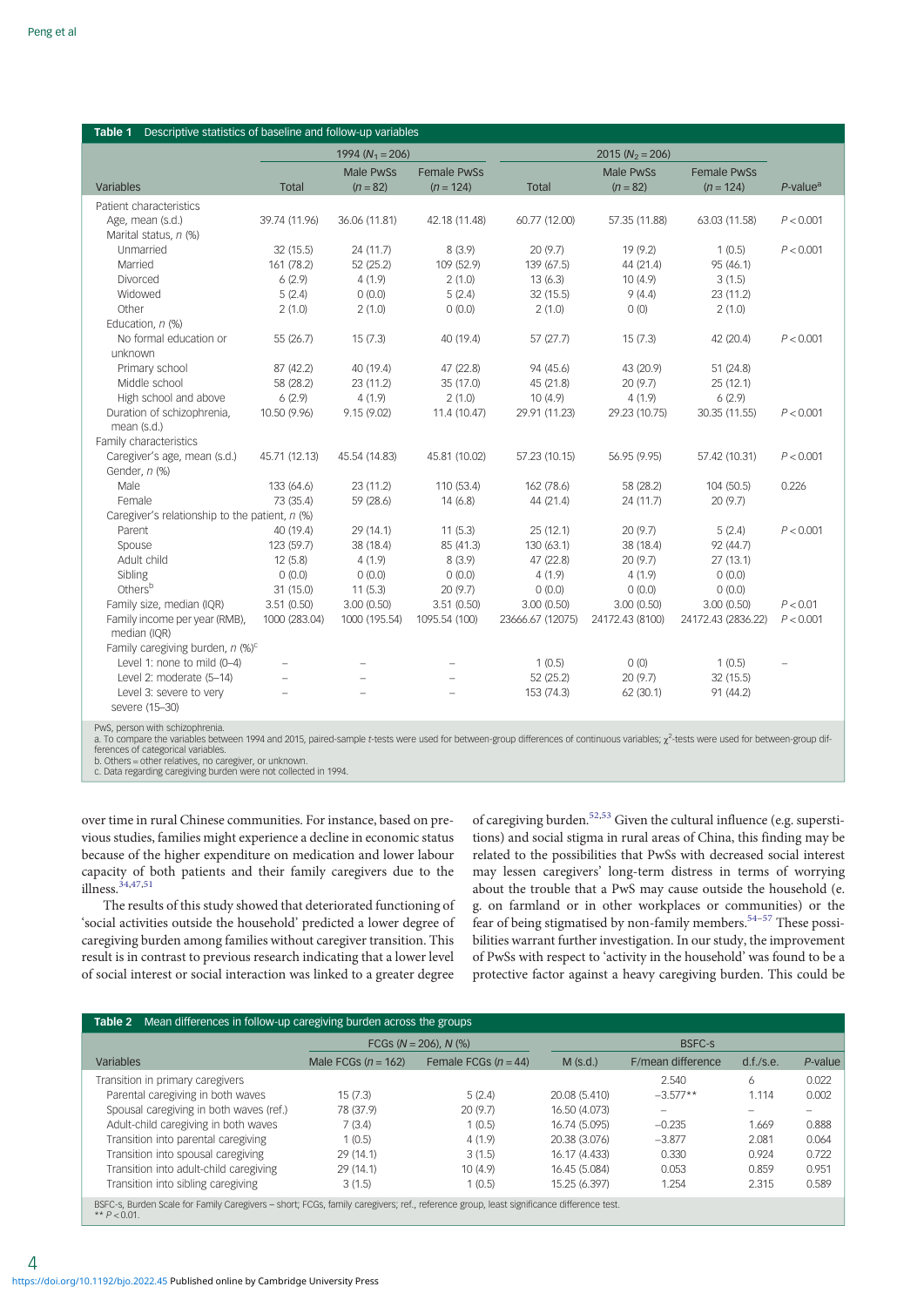| among families with versus without transition of primary caregiver                                            |                    |        |                    |        |  |  |  |
|---------------------------------------------------------------------------------------------------------------|--------------------|--------|--------------------|--------|--|--|--|
|                                                                                                               | Without transition |        |                    |        |  |  |  |
|                                                                                                               | of primary         |        | With transition of |        |  |  |  |
|                                                                                                               | caregiver          |        | primary caregiver  |        |  |  |  |
| Variables                                                                                                     | B                  | s.e.   | B                  | s.e.   |  |  |  |
| Interpret                                                                                                     | 11.283***          | 2.9767 | 18.776***          | 3.0115 |  |  |  |
| Control variables                                                                                             |                    |        |                    |        |  |  |  |
| Male                                                                                                          | 1.329              | .8182  | $-0.997$           | 0.9249 |  |  |  |
| Age                                                                                                           | $-0.067$           | .0395  | $-0.131***$        | 0.0370 |  |  |  |
| Married                                                                                                       | $-0.023$           | 1.0969 | $-1.782$           | 1.0896 |  |  |  |
| Family size                                                                                                   | $0.615*$           | 0.2680 | 0.401              | 0.4627 |  |  |  |
| Household annual income                                                                                       | 0.000              | 0.0003 | $-0.001$           | 0.0011 |  |  |  |
| Duration of schizophrenia                                                                                     | 0.041              | 0.0337 | 0.037              | 0.0411 |  |  |  |
| PANSS total                                                                                                   | $0.094**$          | 0.0270 | 0.022              | 0.0382 |  |  |  |
| Change in occupational functioning (ref. stable)                                                              |                    |        |                    |        |  |  |  |
| Deteriorated                                                                                                  | 0.395              | 0.9107 | 2.307              | 1.3041 |  |  |  |
| Improved                                                                                                      | $-0.522$           | 1.0692 | 0.893              | 1.4296 |  |  |  |
| Change in marital functioning (ref. stable)                                                                   |                    |        |                    |        |  |  |  |
| Deteriorated                                                                                                  | $-1.570$           | 1.4195 | 0.079              | 1.6922 |  |  |  |
| Improved                                                                                                      | $-0.641$           | 1.0782 | $2.574*$           | 1.0806 |  |  |  |
| Change in parental functioning (ref. stable)                                                                  |                    |        |                    |        |  |  |  |
| Deteriorated                                                                                                  | 1.623              | 1.2771 | $-0.178$           | 1.3727 |  |  |  |
| Improved                                                                                                      | 0.408              | 1.2270 | 2.740              | 1.4699 |  |  |  |
| Change in social withdrawal (ref. stable)                                                                     |                    |        |                    |        |  |  |  |
| Deteriorated                                                                                                  | 2.129              | 1.2513 | 3.502              | 2.3545 |  |  |  |
| Improved                                                                                                      | $-0.378$           | 1.1550 | $-0.612$           | 1.8790 |  |  |  |
| Change in social activities outside household (ref. stable)                                                   |                    |        |                    |        |  |  |  |
| Deteriorated                                                                                                  | $-4.611**$         | 1.3802 | $-4.201$           | 2.3322 |  |  |  |
| Improved                                                                                                      | 1.643              | 1.1000 | $-0.446$           | 2.0886 |  |  |  |
| Change in activity in household (ref. stable)                                                                 |                    |        |                    |        |  |  |  |
| Deteriorated                                                                                                  | $-0.620$           | 1.2526 | $-0.402$           | 1.8588 |  |  |  |
| Improved                                                                                                      | $-2.969*$          | 1.1841 | $-1.353$           | 1.6648 |  |  |  |
| Change in family role performance (ref. stable)                                                               |                    |        |                    |        |  |  |  |
| Deteriorated                                                                                                  | 0.164              | 1.5310 | 1.159              | 1.7337 |  |  |  |
| Improved                                                                                                      | 0.308              | 1.2181 | $-1.640$           | 1.6875 |  |  |  |
| Change in care of self (ref. stable)                                                                          |                    |        |                    |        |  |  |  |
| Deteriorated                                                                                                  | $-1.288$           | 1.2944 | $2.738*$           | 1.3761 |  |  |  |
| Improved                                                                                                      | 0.560              | 1.1376 | $-2.241$           | 1.5138 |  |  |  |
| Change in social interest or concern (ref. stable)                                                            |                    |        |                    |        |  |  |  |
| Deteriorated                                                                                                  | 1.376              | 1.6680 | 0.207              | 3.0471 |  |  |  |
| 1.800<br>1.7636<br>$8.541*$<br>3.4528<br>Improved                                                             |                    |        |                    |        |  |  |  |
| Change in responsibility and forward planning (ref. stable)                                                   |                    |        |                    |        |  |  |  |
| Deteriorated                                                                                                  | 2.119              | 1.7721 | $-2.224$           | 3.1168 |  |  |  |
| Improved                                                                                                      | $-1.268$           | 1.6452 | $-4.376$           | 3.1439 |  |  |  |
| Note: *P < 0.05, **P < 0.01, ***P < 0.001 (two-tailed). Dependent variable: caregiving<br>burden (follow-up). |                    |        |                    |        |  |  |  |

<span id="page-4-0"></span>Table 3 Regression coefficients of the predictors of caregiving burden

explained by the possibility that these patients might be able to interact with other family members or even assist them with housework and farm work, which could to some extent release caregivers from a heavy workload and improve family relationships, thereby alleviating caregivers' psychological burden.<sup>[55,58](#page-6-0)</sup>

# Predictors of caregiving burden in families with caregiver transition

Building on previous cross-sectional studies[,47,55,57,59](#page-6-0) the present study further examined the association between patient age and caregiving burden, demonstrating that taking care of a younger PwS might predict a higher degree of caregiving burden in families with caregiver transition. This may be related to the psychological distress of caregivers resulting from a higher prevalence of disrup-tive behaviours<sup>[60,61](#page-6-0)</sup> and poor medication adherence<sup>[62](#page-6-0)</sup> among younger adults with schizophrenia.

Among families with caregiver transition from 1994 to 2015, improved marital functioning of the PwSs was found to predict a higher degree of caregiving burden in rural Chinese communities. It is plausible that after the PwSs married, in families where the primary caregiver of PwSs changed from other family members to their spouse, the new spouse caregivers were confronted with a high degree of psychological distress in terms of adopting the caregiving role.<sup>[27](#page-6-0)</sup> In addition, in contrast to the aforementioned result in families without caregiver transition, improved 'social interest or concern' functioning in the PwSs was found to be a risk factor for a heavier burden among families with caregiver transition, consistent with prior studies.<sup>[52,53](#page-6-0)</sup> This finding may be related to family caregivers' concerns about PwSs' safety<sup>[20](#page-6-0)</sup> or caregivers' fear of being discriminated against by neighbours owing to stigma about schizophrenia<sup>[54](#page-6-0),[55](#page-6-0)</sup> when PwSs frequently interact with non-family members in the rural Chinese context. The results of this study also indicated that deterioration in the self-care functioning of PwSs predicted a heavier caregiving burden. This finding is congruent with previous studies showing that family caregivers of PwSs are more likely to perceive psychosocial burden when taking care of PwSs with more care needs or a lower level of independence.<sup>[52](#page-6-0),[53](#page-6-0)</sup> This finding might be related to the possibilities that (a) when primary caregivers change over time, the new caregivers might be more stressed if they are not familiar with the long-term illness status of a PwS without basic self-care abilities; (b) as PwSs and their caregivers get older, issues regarding who will continue to take care of these patients and where the patients will stay after the caregivers pass away may become important concerns among the majority of family caregivers.<sup>[63](#page-6-0)</sup> Thus, the current findings suggest the importance of having family intervention programmes to help patients learn how to take care of themselves and to support new caregivers in learning how to familiarise themselves with patient self-care needs.

# Limitations

Several limitations of the present study are worth noting. First, given the main focus on the change in social functioning and predictors of the later caregiving burden, we did not repeatedly examine the caregiving burden at baseline and follow-up. Baseline symptom information was not collected. Thus, the current findings were limited to interpreting the covariation of associations between changes in the caregiving burden and changes in clinical correlates.<sup>[64](#page-6-0)</sup> Future studies are warranted to further assess the differences in family caregiving burden and its clinical correlates (including social functioning and severity of symptoms) at different stages throughout the trajectory of the illness. Second, when measuring caregiver transition, this study only compared the differences between caregiving statuses in 1994 and 2015. We acknowledged that fluctuations regrading detailed arrangements of primary family caregivers were not observed in the present study. Third, the small sample sizes of several subgroups, including the 'adult-child caregiving in both waves', 'transition into parental caregiving', and 'transition into sibling caregiving' subgroups, limited the transferability of the findings of this study. In addition, the risk of sample bias should be noted, given the high percentage of female patients in this study, which was somewhat inconsistent with a nationwide population-based study reporting that schizophrenia is more preva-lent among males than females.<sup>[65](#page-6-0)</sup> In addition, the unusual number of married patients probably reflects the high proportion of female patients. Fourth, the mental status of PwSs was measured using a single item by professionals. Comprehensive measures should be considered in future longitudinal studies to provide more items to uncover patients' ever-changing illness status. Fifth, the generalisability of these findings was limited by the rural sample and the drop-out patient sample (e.g. death cases) during the long time interval in the study. Therefore, the findings might not be applicable to those residing in urban areas or during a long hospital stay. A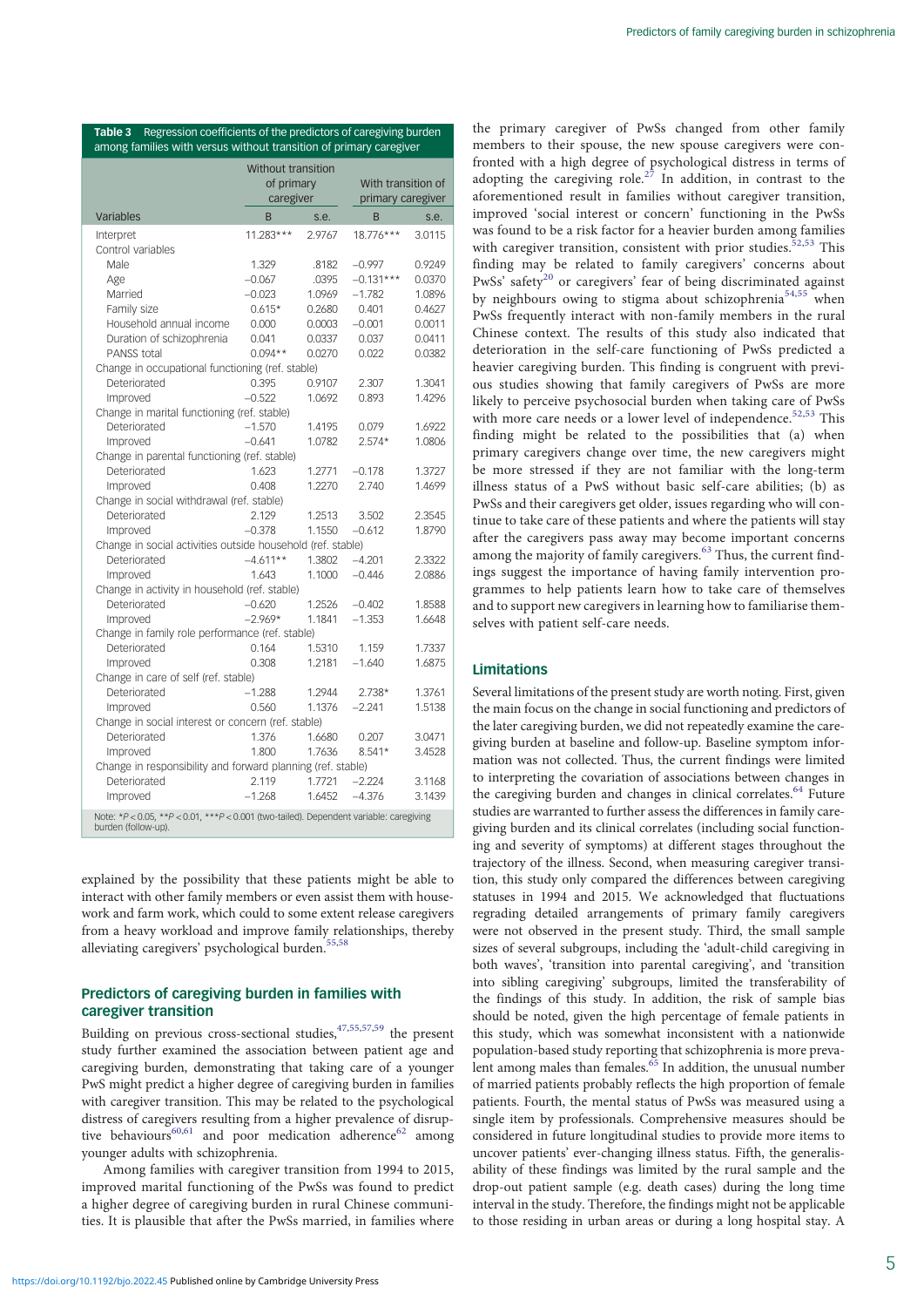<span id="page-5-0"></span>sample combining both rural and urban residents is suggested for future investigations.

## Policy and practical implications

Despite the limitations, this study provides empirical evidence that the effects of changes in sociodemographic and clinical correlates on the caregiving burden were significantly different from those of transition in primary caregivers over 21 years in rural Chinese communities. These findings could inform future culture-specific interventions to work with different types of households with persons suffering from schizophrenia for long periods of time. Identifying determinants associated with the caregiving burden is essential in developing more appropriate strategies for family interventions and home-based services in families of PwSs.<sup>[66](#page-6-0)</sup> Based on the social context of rural China, primary health professionals (e.g. village doctors), social workers or family therapists should provide culture-specific suggestions to the primary caregivers of PwSs based on kinship types and the actual situation of caregiver transition, along with detailed guidance for improving the quality of family caregiving. For instance, based on our findings, effective interventions are particularly needed to improve patients' interest, skills and functioning in daily household tasks and to help family caregivers arrange these tasks to facilitate patient participation.

Moreover, for social policy-making and public service provision in mental health, more targeted policies and mental health services could be designed to serve families who are experiencing a great burden of care in underdeveloped areas in China.<sup>[32,66,67](#page-6-0)</sup> For instance, medical expense waivers, anti-stigma interventions, ongoing expert consultation, or stress management training could be provided by the local government to serve the families of PwSs. The findings of this study highlighted the needs of more vulnerable groups, such as larger-sized families, patients with more severe symptoms, younger patients and patients with poor self-care functioning. Regular self-management training and rehabilitation programmes could be tailored to PwSs cared for at home for long periods of time to assist them in reintegrating into their communities.

Man-Man Peng, PhD, Institute of Advanced Studies in Humanities and Social Sciences, Beijing Normal University at Zhuhai, Zhuhai, China: Zhiving Ma, PhD, Crown Family of Social Work, Policy, and Practice, The University of Chicago, Chicago, Illinois, USA; She-Ying Chen, PhD, Center for Social Work Study, Institute on Chinese Culture, Health and Public Welfare, Tsinghua University, China; Wei Luo, MD, Xinjin Second People's Hospital, Xinjin, Chengdu, Sichuan, China; Shi-Hui Hu, MD, Chengdu Mental Health Center, Chengdu, Sichuan, China; **Xin Yang**, MD, Guangyuan Mental Health Center,<br>Guangyuan, Sichuan, China; **Bo Liu**, MD, Jingzhou Mental Health Center, Jingzhou, Hubei, China; Cecilia Lai-Wan Chan, PhD, Department of Social Work and Social Administration, University of Hong Kong[,](https://orcid.org/0000-0001-7343-3729) Hong Kong SAR, China; Mao-Sheng Ran D, MD, PhD, Department of Social Work and Social Administration, University of Hong Kong, Hong Kong SAR; and Mental Health Center, West China Hospital, Sichuan University, Chengdu, Sichuan, China

Correspondence: Mao-Sheng Ran. Email: ranmaosh@yahoo.com

First received 8 Jun 2021, final revision 1 Feb 2022, accepted 22 Feb 2022

## Data availability

The data are not publicly available because they contain information that could compromise the privacy of research participants.

#### Acknowledgements

The authors would like to thank all the collaborating institutes (e.g. Xinjin Second People's Hospital, Chengdu Mental Health Center, Sichuan Veterans Hospital, Jingzhou Mental Health Center, Guangyuan Mental Health Center, Santai Mental Health Center, Sichuan College of Traditional Chinese Medicine, Southwest Medical University, Chongqing Medical University, Chengdu Mental Hospital, and Panzhihua Mental Health Center) and the CMHP study group for their collaboration, support and data collection.

#### Author contributions

The panel data in this paper were derived from the CMHP, of which M.-S.R. is the founder and principal investigator. M.-M.P. contributed to developing the research questions, analysing the data, writing the first draft of this paper and revising the draft. M.-S.R. and Z.M. contributed to the review and revision of the draft. Other coauthors contributed to collecting the data or finalising the paper

## Funding

This study was supported by the Start-Up Fund of Beijing Normal University at Zhuhai (grant number: 28802-310432102) awarded to M.-M.P. by the Beijing Normal University. The mental health survey in 1994 was supported in part by the China Medical Board in New York (CMB, 92-557; principal investigator (PI): Meng-Ze Xiang). The mental health survey in 2015 was supported in part by the Seed Funding Programme for Basic Research (HKU, 2014–2016, PI: M.-S. R.), the Seed Funding Programme for Applied Research (HKU, 2014–2016, PI: M.-S.R.), the Strategic Research Theme: Contemporary China Seed Funding (HKU, 2014–2016, PI: M.-S.R.), and Mental Health Research in Chengdu, China (Dept. Matching Fund, 2015–2017, PI: M.-S.R.).

## Declaration of interest

None.

## **References**

- 1 Chan SW. Global perspective of burden of family caregivers for persons with schizophrenia. Arch Psychiatr Nurs 2011; 25(5): 339–49.
- 2 Kate N, Grover S, Kulhara P, Nehra R. Relationship of caregiver burden with coping strategies, social support, psychological morbidity, and quality of life in the caregivers of schizophrenia. Asian J Psychiatr 2013; 6(5): 380–8.
- 3 Magliano L, Fiorillo A, De Rosa C, Malangone C, Maj M, National Mental Health Project Working Group. Family burden in long-term diseases: a comparative study in schizophrenia vs. physical disorders. Soc Sci Med 2005; 61(2): 313–22.
- 4 Ran MS, Weng X, Chan CL, Chen EY, Tang CP, Lin FR, et al. Different outcomes of never-treated and treated patients with schizophrenia: 14-year follow-up study in rural China. Br J Psychiatry 2015; 207(6): 495–500.
- 5 Inogbo CF, Olotu SO, James BO, Nna EO. Burden of care amongst caregivers who are first degree relatives of patients with schizophrenia. Pan Afr Med J 2017; 28(1): 284.
- 6 Zhou Y, Rosenheck R, Mohamed S, Ou Y, Ning Y, He H. Comparison of burden among family members of patients diagnosed with schizophrenia and bipolar disorder in a large acute psychiatric hospital in China. BMC Psychiatry 2016; 16(1): 1–10.
- 7 Alexander G, Bebee CE, Chen KM, Vignes RM, Dixon B, Escoffery R, et al. Burden of caregivers of adult patients with schizophrenia in a predominantly African ancestry population. Qual Life Res 2016; 25(2): 393–400.
- 8 Ochoa S, Vilaplana M, Haro JM, Villalta-Gil V, Martínez F, Negredo MC, et al. Do needs, symptoms or disability of outpatients with schizophrenia influence family burden? Soc Psychiatry Psychiatr Epidemiol 2008; 43(8): 612–8.
- 9 Haley WE, Levine EG, Brown SL, Bartolucci AA. Stress, appraisal, coping, and social support as predictors of adaptational outcome among dementia caregivers. Psychol Aging 1987; 2(4): 323.
- 10 Lazarus RS, Folkman S. Coping and adaptation. In The Handbook of Behavior Medicine (ed. WD Gentry): 282–325. Guilford Press, 1984.
- 11 Pakenham KI. Application of a stress and coping model to caregiving in multiple sclerosis. Psychol Health Med 2001; 6(1): 13–27.
- 12 Papalia DE, Feldman RD, Martorell G. Experience Human Development. McGraw Hill, 2015.
- 13 Rhee TG, Rosenheck RA. Does improvement in symptoms and quality of life in chronic schizophrenia reduce family caregiver burden? Psychiatry Res 2019; 271: 402–4.
- 14 Parabiaghi A, Lasalvia A, Bonetto C, Cristofalo D, Marrella G, Tansella M, et al. Predictors of changes in caregiving burden in people with schizophrenia: a 3-year follow-up study in a community mental health service. Acta Psychiatr Scand 2007; 116: 66–76.
- 15 Roick C, Heider D, Toumi M, Angermeyer MC. The impact of caregivers' characteristics, patients' conditions and regional differences on family burden in schizophrenia: a longitudinal analysis. Acta Psychiatr Scand 2006; 114(5): 363–74.
- 16 Yazici E, Karabulut Ü, Yildiz M, Tekes SB, Inan E, Cakir U, et al. Burden on caregivers of patients with schizophrenia and related factors. Nöro Psikiyatri Ars 2016; 53(2): 96.
- 17 Jungbauer J, Wittmund B, Dietrich S, Angermeyer MC. The disregarded caregivers: subjective burden in spouses of schizophrenia patients. Schizophr Bull 2004; 30(3): 665–75.